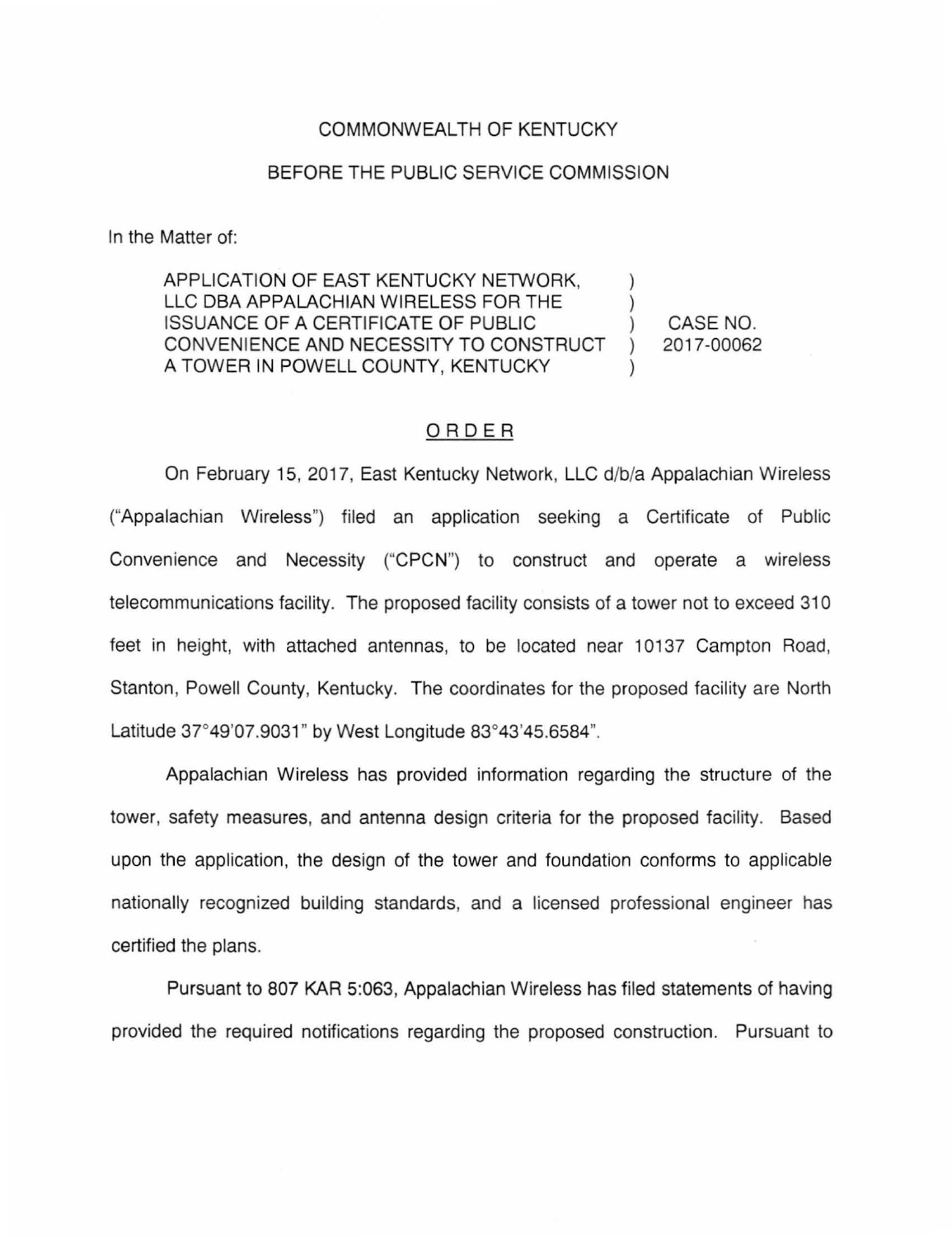all property owners within 500 feet and contiguous to the cell site have been notified of the proposed construction. The notices solicited any comments and informed the recipients of their right to request intervention.

Appalachian Wireless has filed applications with the Federal Aviation Administration and the Kentucky Airport Zoning Commission seeking approval for the construction and operation of the proposed facility. Both applications have been approved.

The Commission, having considered the evidence of record and being otherwise sufficiently advised, finds that Appalachian Wireless has demonstrated that a facility is necessary to provide adequate utility service and, therefore, a CPCN to construct the proposed facility should be granted.

Pursuant to KRS 278.280, the Commission is required to determine proper practices to be observed when it finds, upon complaint or on its own motion, that the facilities of any utility subject to its jurisdiction are unreasonable, unsafe, improper, or insufficient. To assist the Commission in its efforts to comply with this mandate, Appalachian Wireless should notify the Commission if the antenna tower is not used to provide service in the manner set out in the application and this Order. Upon receipt of such notice, the Commission may, on its own motion, institute proceedings to consider the proper practices, including removal of the unused antenna tower, which should be observed by Appalachian Wireless.

IT IS THEREFORE ORDERED that:

1. Appalachian Wireless is granted a CPCN to construct a wireless telecommunications facility. The proposed facility consists of a tower not to exceed 310

-2-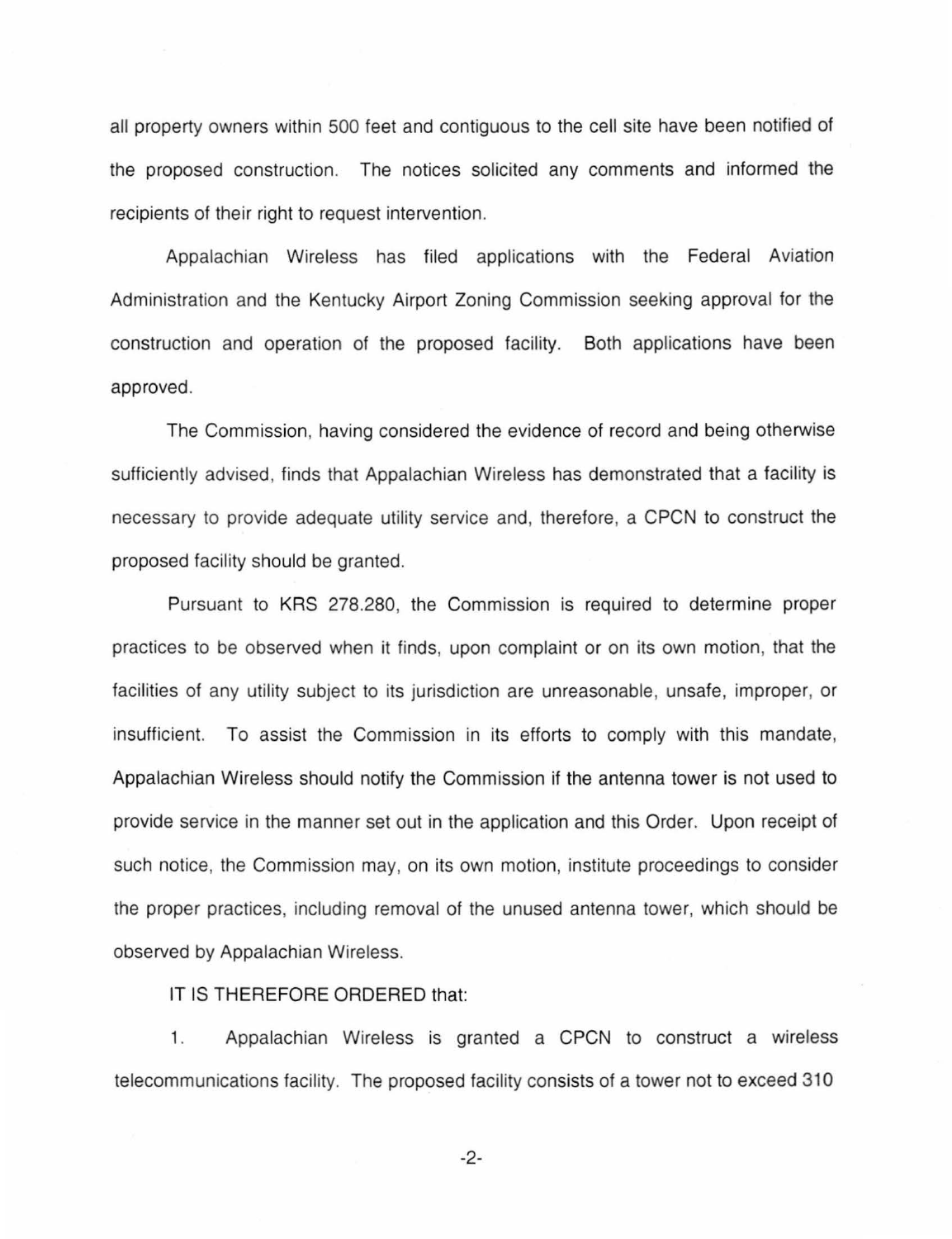feet in height, with attached antennas, to be located near 10137 Campton Road, Stanton, Powell County, Kentucky. The coordinates for the proposed facility are North Latitude 37°49'07.9031" by West Longitude 83°43'45.6584".

2. Appalachian Wireless shall immediately notify the Commission in writing, if, after the antenna tower is built and utility service is commenced, the tower is not used for a period of three months in the manner authorized by this Order.

3. Documents filed, if any, in the future pursuant to ordering paragraph 2 herein shall reference this case number and shall be retained in the utility's general correspondence file.

By the Commission



ATTEST:

Carm Q. Buenwold

Case No. 2017-00062